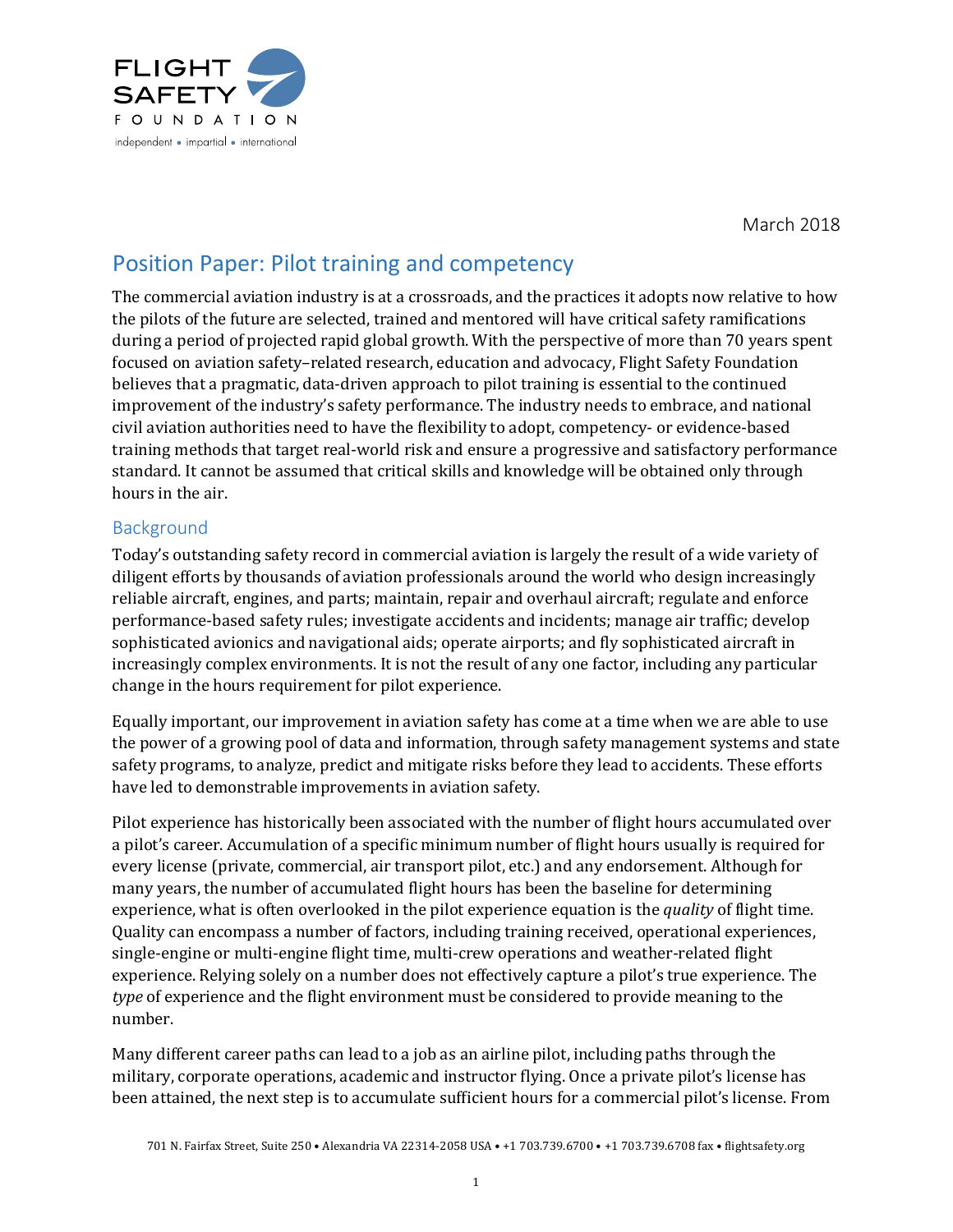

there, further hours are accumulated through a variety of means that may entail working for many different organizations with different organizational cultures; some of these cultures may be positive and professional, and others may be deficient in this area.

The experiences, attitudes and behaviors of a given selection of pilots with the same number of hours may vary considerably. For example, hours may have been accumulated predominantly in day visual flight rules conditions through such activities as parachute operations and banner towing. While a multi-engine endorsement and instrument rating may be attained along with these hours, that experience is quite different from the experience of someone who may have obtained hours as part of an *ab initio* program in an airline environment.

The industry has reached a crossroads in determining how pilots need to be selected, hired, trained and professionally mentored for career growth, and a number of questions need to be asked as we contemplate the training requirements for our future first officers and captains:

- Will we achieve the levels of safety required to meet the growth demand based on today's criteria?
- Are we utilizing technology, data and experience to maximize the efficiency?
- Will we maintain a sustainable quantity and quality of pilots from our current approach?

Flight Safety Foundation believes the answer to these questions is *no*, and now is the time to take action.

In addition to formal military and aviation university flight training programs, a number of successful *ab initio* programs and multi-crew pilot license regimes exist in several regions of the world; some of these programs have been in place for many years. These programs have been tailored to the needs of individual carriers; some are managed through universities or accredited organizations. These programs, which often are attractive to air carriers that do not have their own similar programs, graduate pilots who have undergone high quality training with multi-engine and instrument flying experience, and an emphasis on decision making and threat and error management. They also provide an environment where instructor standardization helps build positive habit patterns, and standardization of procedures forms a foundation for the overall training program.

These programs rely heavily on competency- or evidence-based training methods that ensure a progressive and satisfactory standard has been reached throughout training. Although graduates will have attained less flight time than is required for an air transport pilot certificate or its equivalent, the quality of their training and experience as they advance through a course can clearly be measured.